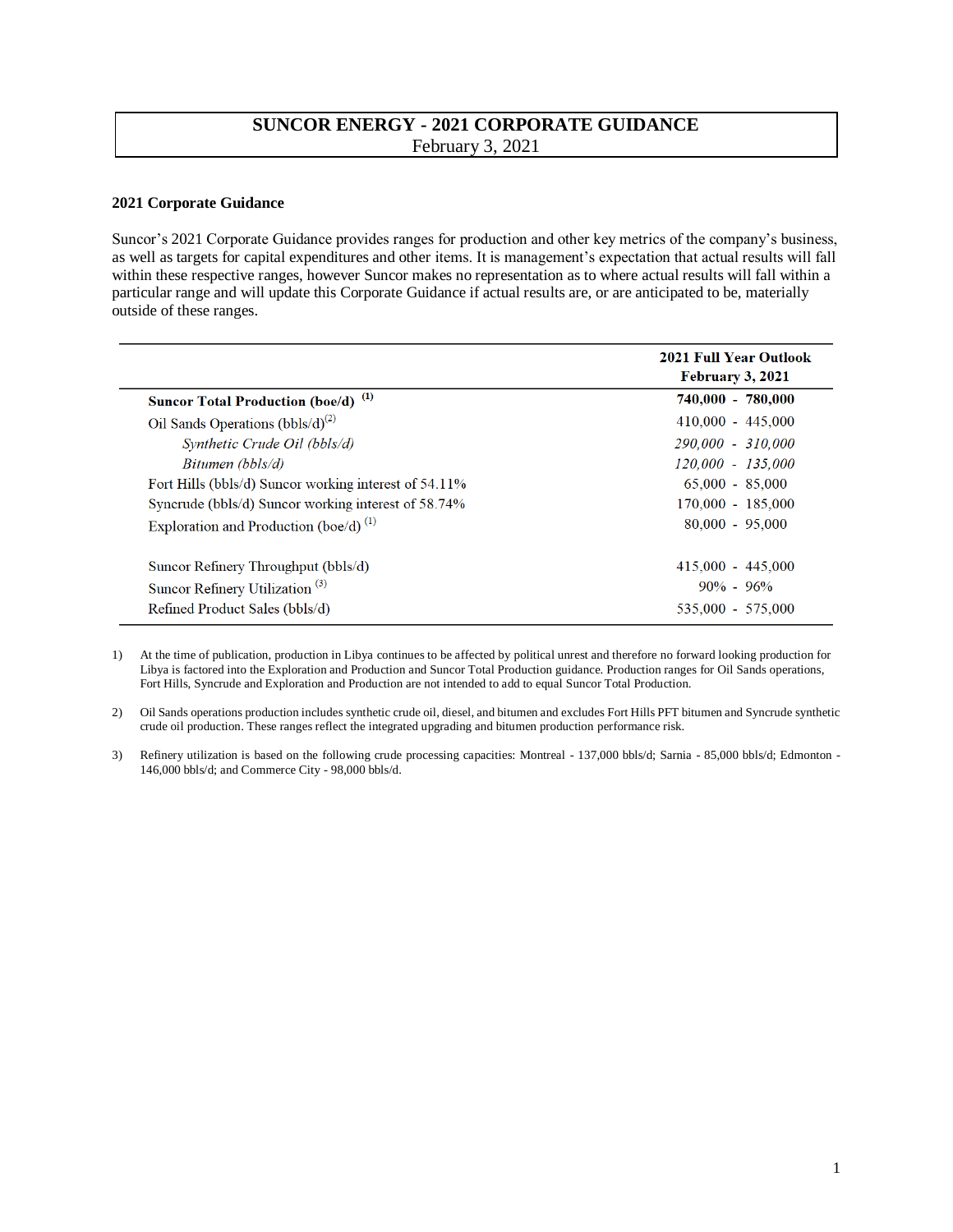## Capital Expenditures<sup>(4)</sup>

(C\$ millions)

|                           | <b>2021 Full Year Outlook</b><br>February 3, 2021 | % Economic<br>Investment <sup>(5)</sup> |
|---------------------------|---------------------------------------------------|-----------------------------------------|
| <b>Upstream Oil Sands</b> | $2,550 - 2,950$                                   | 25%                                     |
| Upstream E&P              | $350 - 450$                                       | 95%                                     |
| <b>Total Upstream</b>     | $2,900 - 3,400$                                   | 30%                                     |
| Downstream                | $700 - 800$                                       | 10%                                     |
| Corporate                 | $200 - 300$                                       | 60%                                     |
| <b>Total</b>              | $3,800 - 4,500$                                   | 30%                                     |

|                                                               | <b>2021 Full Year Outlook</b> |         |         |  |
|---------------------------------------------------------------|-------------------------------|---------|---------|--|
|                                                               | February 3, 2021              |         |         |  |
| <b>Other Information</b>                                      |                               |         |         |  |
| Oil Sands Operations Cash Operating Costs (\$/bbl) (6)(9)     | \$26.00                       | ۰       | \$28.50 |  |
| Fort Hills Cash Operating Costs $(\frac{\rho}{0})^{(\gamma)}$ | \$25.00                       |         | \$29.00 |  |
| Syncrude Cash Operating Costs (\$/bbl) (\$)(9)                | \$32.00                       | ٠       | \$35.00 |  |
| Current Income Taxes (C\$ millions)                           | \$300                         |         | \$600   |  |
| Canadian Tax Rate (effective)                                 | 24%                           | ۰       | 25%     |  |
| US Tax Rate (effective)                                       | 22%                           | ÷.      | 23%     |  |
| UK Tax Rate (effective)                                       | 37%                           |         | 42%     |  |
| Average Corporate Interest Rate                               | 5%                            | ۰       | 6%      |  |
| Oil Sands Operations Crown Royalties <sup>(10)</sup>          | 1%                            |         | 3%      |  |
| Fort Hills Crown Royalties <sup>(10)</sup>                    | $1\%$                         |         | 3%      |  |
| Syncrude Crown Royalties <sup>(10)</sup>                      | 2%                            |         | 4%      |  |
| East Coast Canada Royalties <sup>(10)</sup>                   | 10%                           | ۰       | 14%     |  |
|                                                               |                               |         |         |  |
| <b>Business Environment</b> <sup>(11)</sup>                   |                               |         |         |  |
| Oil Prices - Brent, Sullom Voe (\$US/bbl)                     |                               | \$55.00 |         |  |
| WTI, Cushing (\$US/bbl)                                       | \$52.00                       |         |         |  |
| WCS, Hardisty (\$US/bbl)                                      | \$39.00                       |         |         |  |
| Refining Margin - NY Harbor 2-1-1 crack (\$US/bbl)            | \$15.00                       |         |         |  |
| Natural Gas Price - AECO - C Spot (\$CAD/GJ)                  | \$2.50                        |         |         |  |
| Exchange Rate (CADUSD)                                        | \$0.78                        |         |         |  |

4) Capital expenditures exclude capitalized interest of approximately \$120 million.

5) Balance of capital expenditures represents Asset Sustainment and Maintenance capital expenditures. For definitions of Economic Investment and Asset Sustainment and Maintenance capital expenditures, see the Capital Investment Update section of Suncor's Report to Shareholders for the Fourth Quarter of 2020 dated February 3, 2021 (the "Quarterly Report").

6) Oil Sands operations cash operating costs per barrel are based on the following assumptions: production volumes, sales mix, and average natural gas prices as described in the tables above.

7) Fort Hills cash operating costs per barrel are based on the following assumptions: production volumes and average natural gas prices as described in the tables above.

8) Syncrude cash operating costs per barrel are based on the following assumptions: production volumes, sales mix, and average natural gas prices as described in the tables above.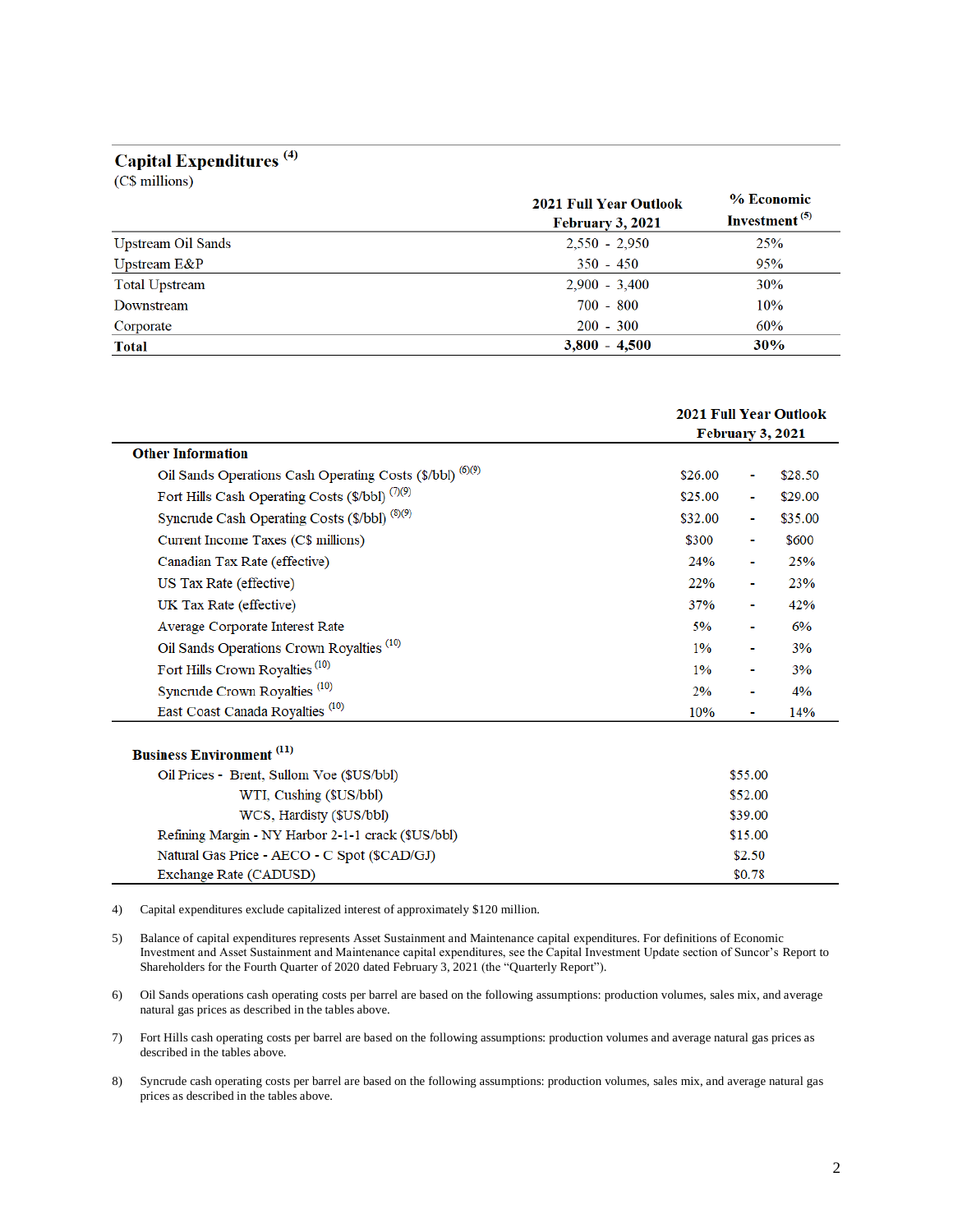- 9) Oil Sands operations cash operating costs, Fort Hills cash operating costs and Syncrude cash operating costs are non-GAAP financial measures. Non-GAAP financial measures are not prescribed by GAAP and therefore do not have any standardized meaning. Users are cautioned that these measures may not be fully comparable to one another or to similar information calculated by other entities due to differing operations. For more information, see the Cash Operating Costs and Non-GAAP Financial Measures Advisory sections of the Quarterly Report. Both sections are incorporated by reference herein.
- 10) Reflected as a percentage of gross revenue.
- 11) Approximates the forward pricing curve at the time of publication.

--------------------------------------------------------------------------------------------------------------------------------

Suncor's 2021 Full Year Outlook is comprised of forward-looking statements and information (collectively, "forwardlooking statements"). All forward-looking statements for the 2021 fiscal year are based on Suncor's current expectations, estimates, projections and assumptions that were made by the company in light of its experience and its perception of historical trends including expectations and assumptions concerning: the accuracy of reserves estimates; the current and potential adverse impacts of the COVID-19 pandemic, including the status of the pandemic and future waves and any associated policies around current business restrictions, shelter-in-place orders or gatherings of individuals; commodity prices and interest and foreign exchange rates; the performance of assets and equipment; capital efficiencies and cost-savings; applicable laws and government policies; future production rates; the sufficiency of budgeted capital expenditures in carrying out planned activities; the availability and cost of labour, services and infrastructure; the satisfaction by third parties of their obligations to Suncor; the development and execution of projects; and the receipt, in a timely manner, of regulatory and third-party approvals. Forward-looking statements are not guarantees of future performance and involve a number of risks and uncertainties, some that are similar to other oil and gas companies and some that are unique to our company. Suncor's actual results may differ materially from those expressed or implied by our forward-looking statements and you are cautioned not to place undue reliance on them.

Assumptions for the Oil Sands operations, Syncrude and Fort Hills 2021 production outlook include those relating to reliability and operational efficiency initiatives that the company expects will minimize unplanned maintenance in 2021. Assumptions for the Exploration and Production 2021 production outlook include those relating to reservoir performance, drilling results and facility reliability. Factors that could potentially impact Suncor's 2021 corporate guidance include, but are not limited to:

- Bitumen supply. Bitumen supply may be dependent on unplanned maintenance of mine equipment and extraction plants, bitumen ore grade quality, tailings storage and in situ reservoir performance.
- Third-party infrastructure. Production estimates could be negatively impacted by issues with third-party infrastructure, including pipeline or power disruptions, that may result in the apportionment of capacity, pipeline or third-party facility shutdowns, which would affect the company's ability to produce or market its crude oil.
- Performance of recently commissioned facilities or well pads. Production rates while new equipment is being brought into service are difficult to predict and can be impacted by unplanned maintenance.
- Unplanned maintenance. Production estimates could be negatively impacted if unplanned work is required at any of our mining, extraction, upgrading, in situ processing, refining, natural gas processing, pipeline, or offshore assets.
- Planned maintenance events. Production estimates, including production mix, could be negatively impacted if planned maintenance events are affected by unexpected events or are not executed effectively. The successful execution of maintenance and start-up of operations for offshore assets, in particular, may be impacted by harsh weather conditions, particularly in the winter season.
- Commodity prices. Declines in commodity prices may alter our production outlook and/or reduce our capital expenditure plans.
- Foreign operations. Suncor's foreign operations and related assets are subject to a number of political, economic and socio-economic risks.
- Government Action. Further action by the Government of Alberta regarding production curtailment may impact Suncor's Corporate Guidance and such impact may be material.
- COVID-19 Pandemic: This guidance is subject to a number of external factors beyond our control that could significantly influence this outlook, including the status of the COVID-19 pandemic and future waves, and any associated policies around current business restrictions, shelter-in-place orders, or gatherings of individuals. As a result of the volatile business environment and the uncertain pace of an economic recovery it is challenging to